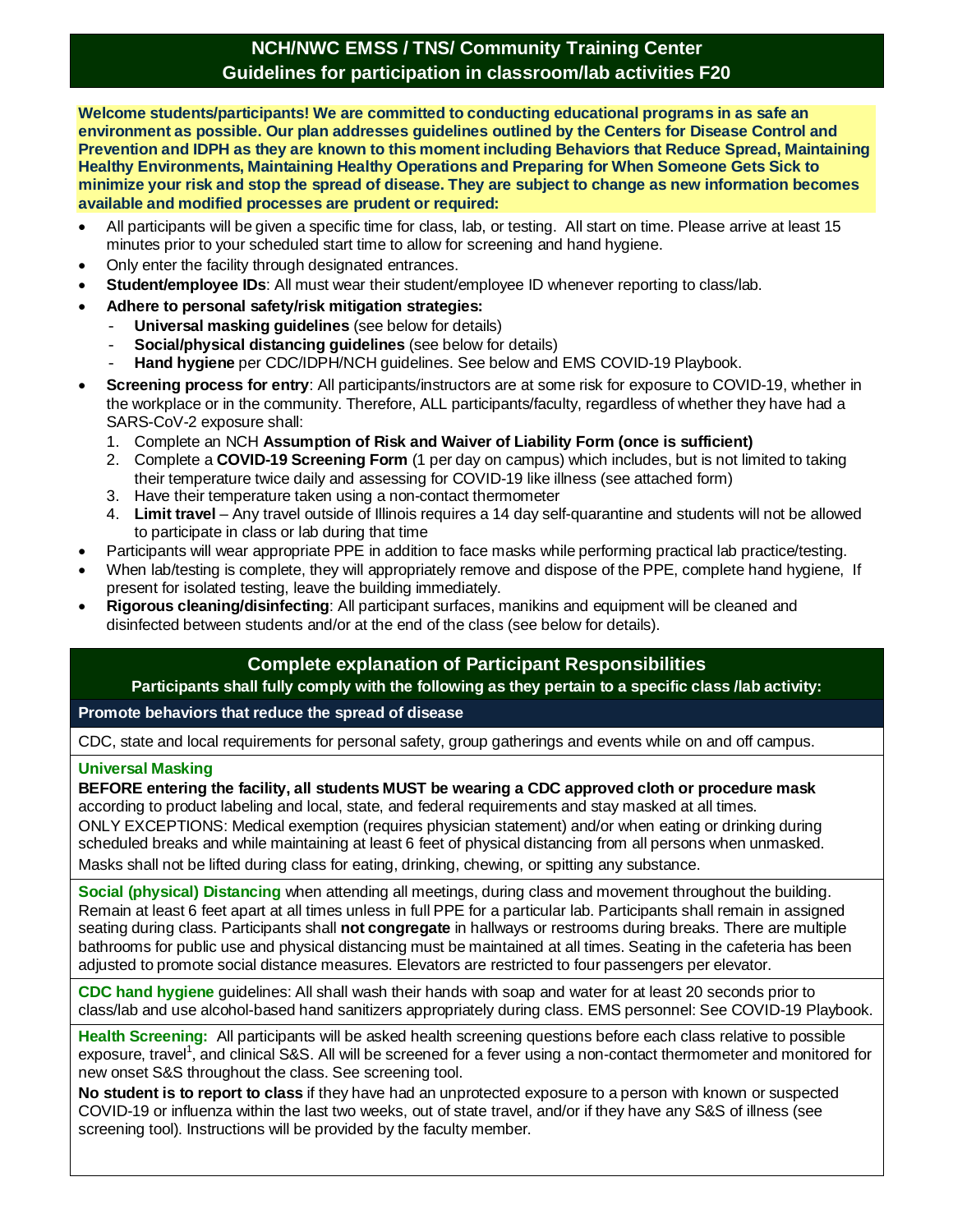# **Complete explanation of Participant Responsibilities**

**Participants shall fully comply with the following as they pertain to a specific class /lab activity:**

# **Promote behaviors that reduce the spread of disease**

**Donning, doffing and disposal guidelines** for all PPE ensembles that are used in class or lab (and to perform job responsibilities in all clinical experiences). EMS personnel: See COVID-19 Playbook. EMS students will be provided with all required PPE except disposable gloves by the education program.

Paramedic students shall be **fit tested** for an N95 respirator by the EMS education program. They shall only wear appropriately sized respirators when aerosol generating procedures are in process. They will be provided with an appropriate N95 mask prior to each clinical experience in the ED. See NCH Student/Instructor Guidelines for Clinical Practicums at NCH and the EMS COVID-19 Playbook.

Use **gowns and eye protection** according to product labeling and local, state, and federal requirements. EMS personnel: See COVID-19 Playbook.

**SARS CoV-2 vaccination:** All students/faculty/support staff shall consent to receiving a COVID-19 vaccination as soon as one becomes safely available per NCH guidelines unless medically contraindicated.

## **Maintain healthy environments**

Participants shall clean and disinfect their personal classroom space, shared spaces, lab manikins, and equipment at the end of class using EPA registered cleaners and disinfectants provided by the program/host agency and according to manufacturer's recommendations.

**Lunch breaks:** Participants shall remain in their assigned seats and maintain physical distancing, eat in the hospital cafeteria, or leave the facility during lunch breaks. All food items must be fully cleaned up by the end of the lunch break or food privileges in the classroom will be suspended for all after the first occurrence of noncompliance.

#### **Maintain healthy and quality operations**

Whenever possible, adhere to paperless practices to collect, document, download and submit student/participant information, class materials, assignments, lab documents, hospital and field experience evaluation forms, class attendance rosters, credit questions, etc. in an electronic format per program instructions

**Comply with computer hardware, software and internet connectivity requirements** (see below) for assigned online learning

**Virtual classes**: If classes are offered during a **live synchronous (concurrent) virtual feed,** students are expected to attend the full class during that time following the guidelines for video engagement.

**On-line classroom assignments/exams**: All are distributed and submitted electronically so no paperwork is brought into the facility or given to a faculty or support staff member to touch. Special instructions for on-line CPR/ACLS/PALS completion certificates and hospital clinical and field internship paperwork will be distributed separately.

**In class quizzes and exams must be taken concurrently at the time offered**. Separate instructions will be given by the class lead instructor.

## **If a student/participant gets sick or becomes a PUI during class**

Inform the Lead Instructor immediately if you become ill during class and leave the facility immediately. Academic classwork will either be available for distance or blended learning through a virtual feed, class, recording, or via handout/slide deck self-learning packet. Labs must be made up when the participant may safely return to class.

**Occupational Health/Employee Health Services (OEHS)**: With proper PPE maintained, transmission risk is low. OEHS will screen and track students exposed to COVID-19 while at NCH. OEHS will determine if a student requires testing post-exposure. Any follow up care or medical treatment will be the responsibility of the student. OEHS will determine when students are allowed back on campus at NCH following exposure to COIVD-19.

All agree to SARS-CoV-2 viral testing as instructed.

**<sup>1</sup> Travel:** If a student is traveling across state lines as a part of vacation destination (outside of their regular routine), they must notify the Lead Instructor prior to their departure. The LI will provide guidance based on the latest CDC, IDPH and NCH guidelines regarding screenings that should be completed upon their return to class. This applies to all out of state travel by car, public transportation, and air. For domestic travel, the asymptomatic student may be returned to class if they meet criteria, however, faculty will be asked to formally monitor the student's symptoms for 14 days using the program screening form to save in their student file. For international travel, their primary care practitioner/Program Medical Director, IDPH, and NCH will determine when the student can come back to class and what type of screening will be required based on the destination.